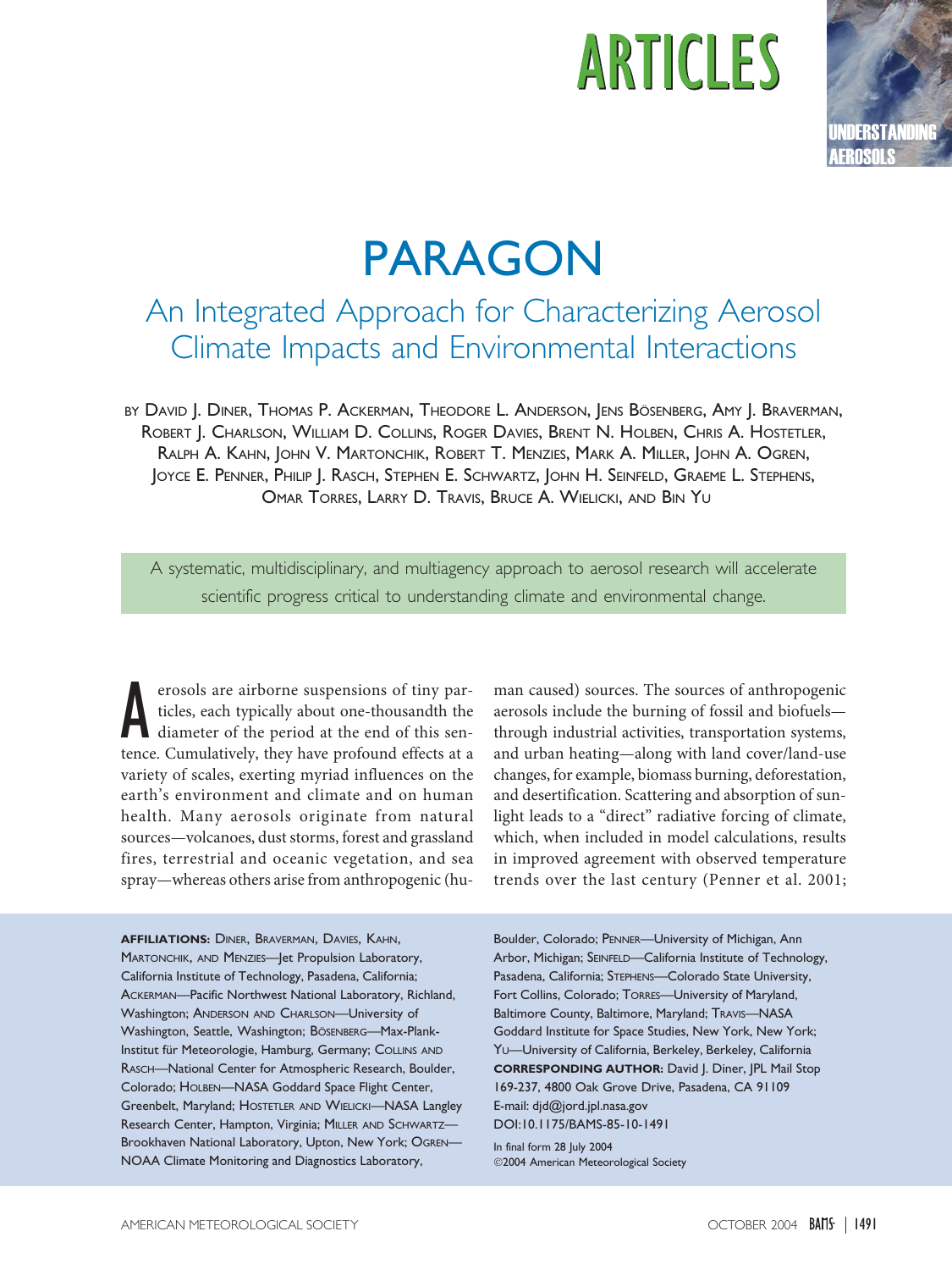Ramaswamy et al. 2001). Modification of cloud albedos through the seeding of smaller droplets (brightening and increase in cloud lifetimes) (Twomey 1977), or by the incorporation of absorbing aerosols (darkening) (Kaufman and Nakajima 1993), constitute "indirect" radiative forcing effects for which model uncertainties are large compared to the levels needed to assess their overall climate significance. Inhibition of regional precipitation through the modification of cloud droplet size distributions and heating profiles (Rosenfeld 2000; Ramanathan et al. 2001), adverse consequences for human respiratory health (DOE 2001; Thurston 2003, personal communication, available online at www.epa.gov/airnow/2003conference/presentations2003/GDT-HumanHealth.pdf), and degradation of visibility in parks and wilderness areas (Duce et al. 1993) are among the many ways in which aerosols affect the availability and quality of earth's water and air.

During the past decade, a number of groups have published assessments of aerosol–climate interactions and highlighted the associated uncertainties, the sources of which include

- an incomplete observational record,
- inadequate understanding of the complex physical and chemical processes involved,
- inadequate knowledge of aerosol source strengths,
- insufficient understanding of the relative importance of various mechanisms of aerosol–radiation and aerosol–cloud interactions, and
- the difficulty in representing processes that take place on submicron to subkilometer scales within climate models whose grid cells measure from tens to hundreds of kilometers in size.

A recurring recommendation of many studies<sup>1</sup> has been the need to reduce these uncertainties through a coordinated program of local, regional, and global observations, and physical, chemical, radiation, and

dynamics modeling. A major imperative is to understand the sensitivity of the climate system to increasing abundances of greenhouse gases (GHGs). Without quantifying aerosol forcing (and other critical factors, such as cloud feedbacks) to a high level of accuracy, it is not possible to evaluate the performance of climate models over the industrial period, and yet it is these same models that are relied upon for decisions regarding adaptation to a changing climate and/or mitigation of the consequences.

The complexity of the aerosol–climate problem implies that no single type of observation or model is sufficient to characterize the current system or to provide the means to predict aerosol impacts in the future with high confidence. Consequently, information must be drawn from multiple observational and theoretical techniques, platforms, and vantage points, and strategies that explicitly plan for the integration and interpretation of the various components need to be designed, more specifically, as follows:

- Remote sensing can measure the three-dimensional distribution, radiative impact, and spatial context of entire air masses, and satellites provide both regional and global views. However, determining the anthropogenic component of aerosol radiative forcing requires knowledge of sizeresolved composition that exceeds current satellite capabilities.
- Passive remote sensing methods either from a satellite (in backscatter) or from the surface (in forward scatter) are individually subject to indeterminacies that make it difficult to separate the effects of variables such as particle shape, composition, internal heterogeneity, absorptivity, abundance, size distribution, and vertical distribution. Combinations of techniques are required.
- Active techniques, such as lidar, are excellent at constraining certain properties (notably vertical distribution), but typically provide point (from the ground) or single-track (from orbit) profiling measurements only. Lidars need to be used in conjunction with passive measurements and models.
- Chemical composition must be known in order to understand the processes relating aerosol optical properties and concentrations (and ultimately, radiative forcing) to emissions. However, current spaceborne techniques seem capable of inferring only rough proxies, such as the complex refractive index. In situ airborne sensors provide detailed information about particle microphysics and chemical composition that are unachievable through other means, but their coverage is limited.

<sup>&</sup>lt;sup>1</sup> See, for example, Penner et al. (1994); Heintzenberg et al. (1996); Working Group I of the Intergovernmental Panel on Climate Change (IPCC; Penner et al. 2001; Ramaswamy et al. 2001); committees of the National Academy of Sciences (Seinfeld et at. 1996; Molina et al. 2001); Charlson (2001); the Department of Energy (DOE) Tropospheric Aerosol Program planning group (DOE 2001); the National Aerosol-Climate Interactions Program (NACIP) Scientific Steering Committee (Ramanathan et al. 2002); the World Meteorological Organization Global Atmosphere Watch Scientific Advisory Group for Aerosol (Baltensperger et al. 2003); and the Climate Change Science Program Office (Mahoney et al. 2003).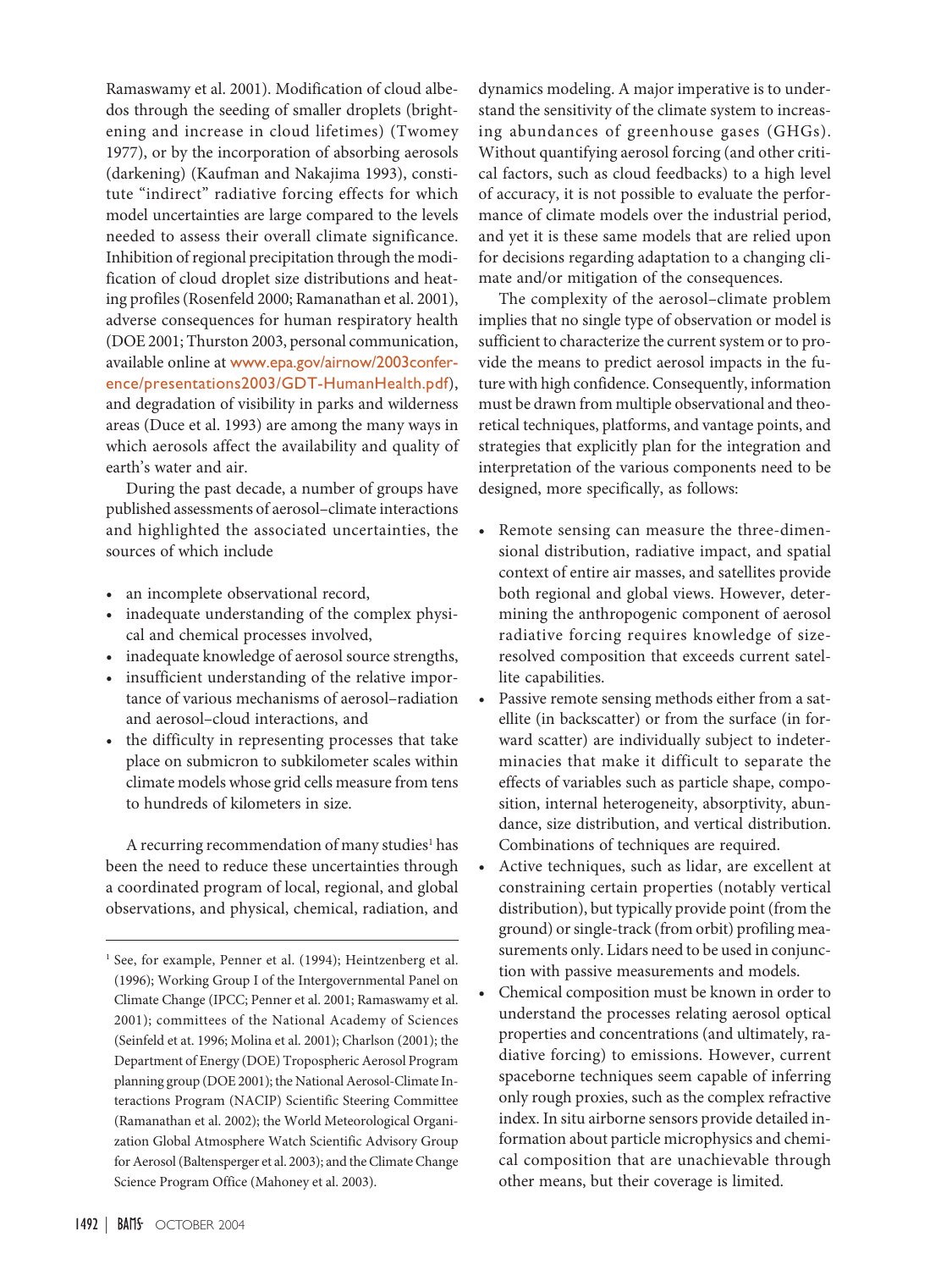- Atmospheric models, such as general circulation models (GCMs) and chemical transport models (CTMs) provide global diagnostics and forecasts that can calculate aerosol compositional and, increasingly, microphysical properties that are difficult to determine observationally. While GCMs incorporate some of the important aerosol physics, they do not provide the real-time meteorological consistency that is inherent in CTMs that use assimilated or forecasted meteorology; the latter, on the other hand, may ignore feedbacks between atmospheric chemistry and meteorology.
- Integration of measurements across nonuniform spatial and temporal sampling, scales, and coverages is required, using synthesis methods to achieve consistency among models and observations. Significant effort needs to be expended in data and model intercomparison, and validation to gauge the reliability of the results, and process models are required to capture the underlying physics. Practical means of interpreting the resulting multidimensional, multivariate, and, in some cases, massive informational databases are needed.

The principal points to be emphasized are that 1) many relevant and diverse data sources exist, yet the aerosol community does not currently have the means to combine them into an integrated dataset for maximum scientific benefit, and 2) a long-term solution must have the ability to bridge observational gaps and adapt to changes in measurement approaches, while maintaining consistently well-understood accuracies. Heintzenberg et al. (1996) state the issues well:

From the diverse nature of the activities . . . it is evident that it is necessary to consider the problem of how to integrate them, e.g. so that the data from one activity are relevant to the others. Indeed, almost all of the individual activities are currently proceeding in a fashion that makes each one totally independent of the others. It is hardly surprising that most of the *in situ* data currently being acquired are of little use in climate models because there has been no intentional development of an aerosol/climate data set. It will be necessary to develop overtly an integrating activity that continuously couples the individual approaches and assumes an optimised output of results.

The assessment by Demerjian (2000) is also germane. Although his comments relate specifically to air quality information, they also speak to a more general concern:

What is arguable is whether or not the greatest advantage is being drawn from the data collected and are the data collected of sufficient quality to meet the diverse needs of the interested user communities . . . A major impediment historically has been limitations associated with data distribution and analysis . . . The distribution of quality assured data . . . over the Internet for all interest[ed] parties to access and use should be in place now, but it is not. The benefits of immediate open access to air quality network data are enormous. It . . . stimulates the various user communities into exercising the data and . . . stimulates the development of diagnostic tools and analysis approaches . . . Considering the investments . . . the costs associated with implementing this needed infrastructure are trivial.

The aerosol community needs a vehicle to facilitate the transformation of information into knowledge, and ideas into action. A systematic, coordinated approach to aerosol and climate research has already been suggested (e.g., P. J. Adams 2003, personal communication, available online at www.ccsm.ucar.edu/ news/ws.chemclim.2003/adams.ppt; Charlson 2001; Trenberth et al. 2002). In response to this need, we outline an integrated program that merges multiple observational techniques, modeling capabilities, geospatial statistics research, and high-performance information technologies into a systematic framework. We have named this concept the Progressive Aerosol Retrieval and Assimilation Global Observing Network (PARAGON). Our goal is to capitalize on the intellectual heritage represented by the studies enumerated above, and PARAGON is conceived as a pathway for implementing their recommendations. Although we focus upon aerosol–climate interactions, many aspects of the approach can be applied to other problems, for example, the impact of aerosols on air quality, or the study of cloud–climate forcing and feedbacks.

**OVERVIEW.** This paper provides an overview of the PARAGON strategy. Supporting details are contained in a set of four companion papers, the contents of which are summarized below. Seinfeld et al. (2004) discuss the scientific motivations underlying PARAGON. The roles, strengths, and limitations of the relevant data sources are presented in Kahn et al. (2004). One key focus of PARAGON, *integrating and interpreting observations and models,* is addressed by Ackerman et al. (2004), while the other, *establishing an accurate, consistent, and cohesive long-term record,* is discussed by Diner et al. (2004). For the sake of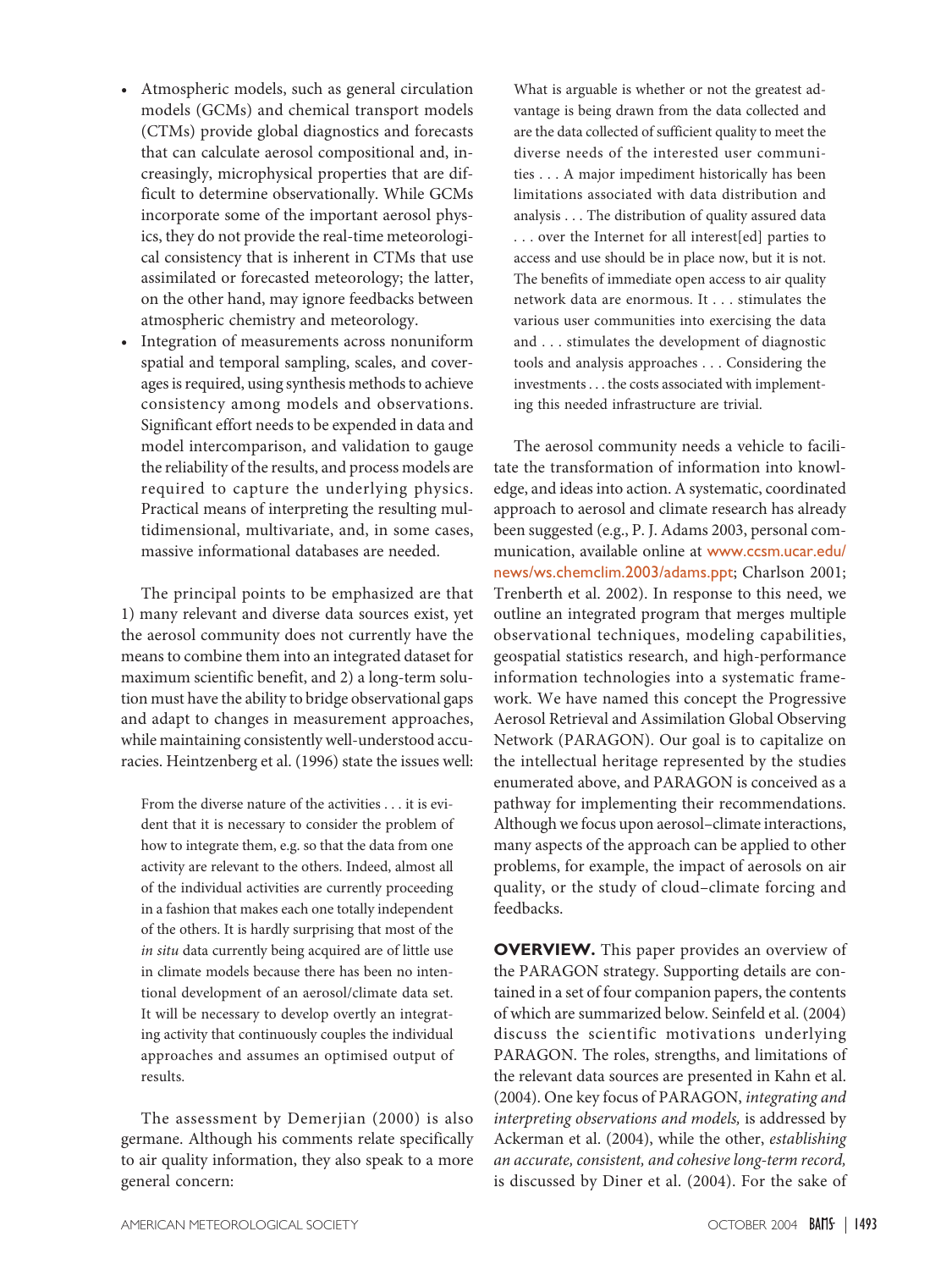brevity, references are included only in the companion papers. The appendix, "Definitions of frequently used terms," provides a guide to key expressions used throughout.

*Motivations for PARAGON.* PARAGON is motivated by the need to understand the sensitivity of the climate system to changes in atmospheric constituents, to reduce uncertainties in climate models, and to interpret and integrate a diverse collection of data pertaining to atmospheric aerosols. As noted by many researchers, the uncertainty in anthropogenic aerosol forcing from each of the direct and indirect effects is of the same magnitude as the forcing itself and is the dominant source of uncertainty in estimates of anthropogenic climate forcing (e.g., Penner et al. 2001; Ramaswamy et al. 2001). Reducing model uncertainties is the only way to obtain reliable inputs to decisions regarding climate adaptation and mitigation. Seinfeld et al. (2004) discuss the measurements needed, and identify four challenges that must be addressed to accomplish this objective. These challenges are summarized below.

DATA DIVERSITY. *Integrating multivariate and multidimensional information from diverse sensors and models is necessary to adequately characterize aerosols. These data have nonuniform spatial and temporal sampling and coverage, and originate from many sources.* Neither in situ observations, remote sensing, nor three-dimensional numerical modeling captures all essential information at all relevant scales. A comprehensive description of the global aerosol system requires cohesion of validated data from a variety of sources, and a strategy is needed for identifying, prioritizing, and obtaining measurements in undersampled regions.

DATA QUALITY LIMITATIONS. *The current level of accuracy and consistency among aerosol observations and models is insufficient to meet the needs of climate research, and there are critical observational gaps. No unified plan exists to generate a cohesive, long-term aerosol record with consistent quality and accuracy.* Various future climate scenarios differ by  $1-2 \text{ W m}^{-2}$  in the global average in their predictions of aerosol forcing. This is a fraction of a percent of the insolation received by the earth. Obtaining radiometric measurements having adequate accuracies represents a significant observational challenge, even when great care is paid to instrumental calibration. The finite duration of satellite missions, with different sensors employing different techniques, makes it difficult to separate technology, calibration, and algorithm evolution from climate trends. With some exceptions (e.g., surface solar radiometers and in situ particle samplers), there are few long-term standards with which to evaluate product accuracies.

AEROSOL MESOSCALE VARIABILITY. *The inhomogeneity of aerosol sources and sinks, coupled with their relatively short atmospheric residence time, implies that the estimation of global climate forcing by aerosols must involve integrating highly variable quantities over space and time. A practical framework for merging data acquired over a wide span of spatial and temporal scales needs to be established.* Spatial and temporal variability are primary causes of the large uncertainty in calculations of aerosol climate forcing. The mesoscale variability of tropospheric aerosols occurs on scales finer than generally resolved by global CTMs and by measurements with long sample times. For example, chemical samples accumulated on a 24-h or longer basis do not always represent instantaneous aerosol properties measured from satellites. Currently, the paucity of in situ data aloft prevents the exploration of key processes at subgrid scales.

CLOUD UBIQUITY AND HETEROGENEITY. *Because clouds complicate the aerosol retrieval process, and are major climate-forcing agents, conclusions regarding aerosol-induced climate and environmental changes require simultaneous cloud data, along with a means of isolating aerosol–cloud interactions from other meteorological variability.* Effective cloud screening is essential for determining direct aerosol forcing. Moreover, microphysical characterizations appear inadequate to explain the angular distribution of top-of-atmosphere radiances for most cloud fields, and three-dimensional radiative transfer theory is required to account for the effects of cloud morphology, intercloud illumination, and shadowing. This is significant because remotely sensed radiances are used to infer cloud properties, such as optical depth. Isolating indirect forcing effects can be complicated by scattered light from nearby clouds, the effects of subpixel clouds, and meteorological correlations between cloudiness and pollution. Thus, even with improvements in how satellite data are modeled, satellite observations alone are insufficient to quantify aerosol indirect effects.

*Data sources, roles, and attributes.* Data can be obtained either observationally or from models, and fall into two broad classes: routinely generated (monitoring) and episodically generated (localized in space and/or time). The first type can be used for continuous evalu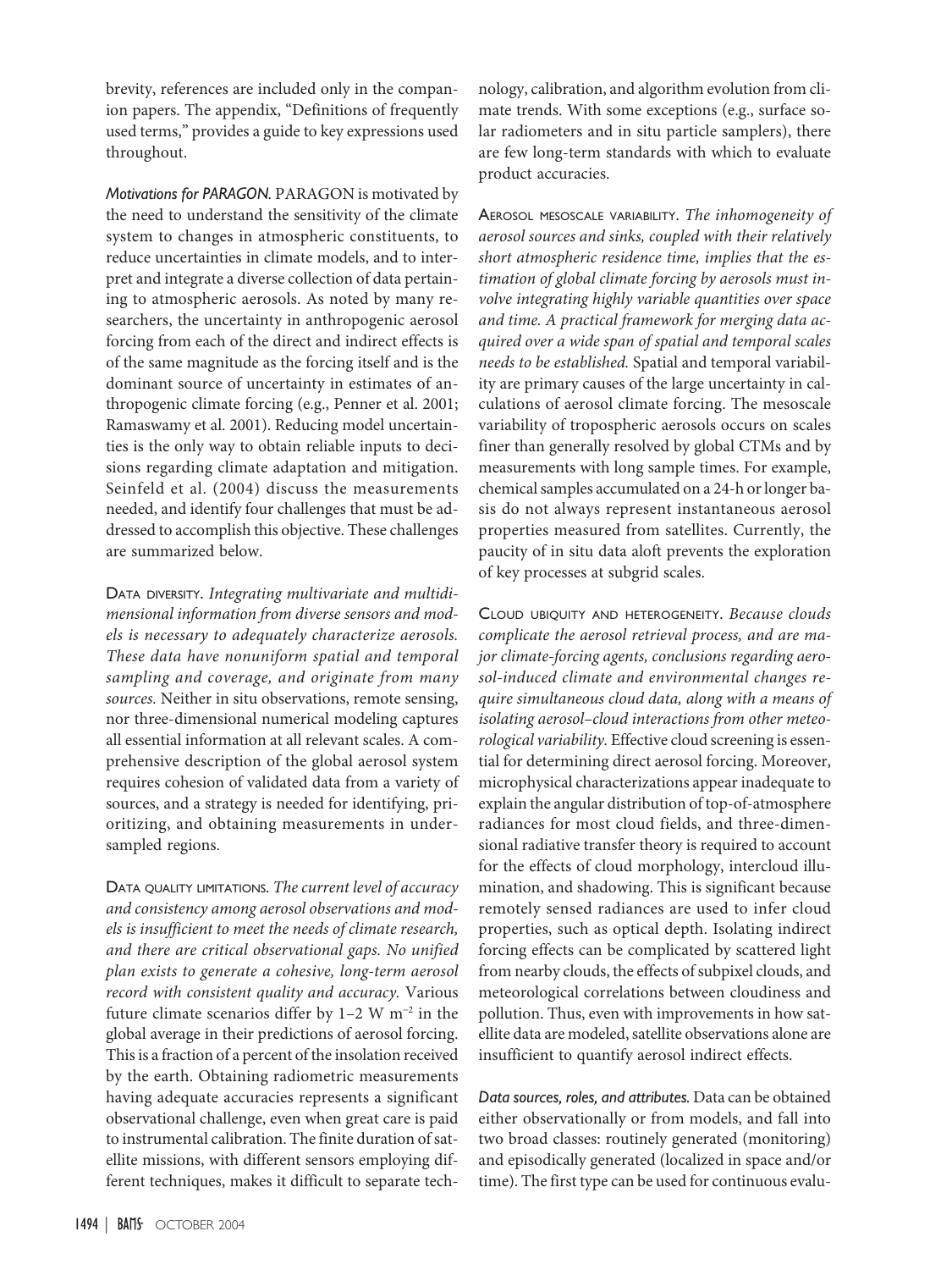ation of an assimilation model, and the second can provide essential diagnostics of model performance and indicators of model deficiencies. Because physical and chemical processes occurring on microphysical scales influence aerosol regional and global climatic and environmental impacts, linkages between data acquired on vastly different spatial and temporal scales must be made in order for transport and evolution models to capture aerosol transformation processes with high fidelity. Consistency of observations over time is also essential for the detection of long-term change. Kahn et al. (2004) review the sources of data that need to be brought together to support the goals of the PARAGON initiative. Understanding the relative strengths and limitations of such data sources is a prerequisite to establishing an effectively integrated program.

*Integrating and interpreting observations and models.* Data aggregation and synthesis are required to organize satellite data together with concurrently acquired in situ and surface-based remote sensing data. The approach must be adaptable to a changing measurement complement. As new data capture increasingly detailed descriptions of aerosol properties and distributions, an evolving level of sophistication will make it possible to tackle problems of increased difficulty, such as indirect forcing. Specific recommendations are presented below, with further details provided in Ackerman et al. (2004).

DATA INTEROPERABILITY AND COMPUTATIONAL INFRASTRUC-TURE. *A worldwide "aerosol virtual observatory" needs to be assembled to promote the widespread exchange and use of data, and take advantage of high-performance computing to enhance processing power for global modeling.* The first step in making data widely accessible is to assemble an organizational infrastructure. Modern information technology approaches will benefit PARAGON through the use of "grid" and other high-performance computing initiatives to establish a distributed aerosol science information system, or "virtual observatory." Precedents in other disciplines are funded by the National Aeronautics and Space Administration (NASA), National Science Foundation (NSF), and DOE, examples of which are NASA's Information Power Grid; NSF's National Virtual Observatory, international Virtual Data Grid Laboratory, and Grid Physics Network; and DOE's Particle Physics Data Grid. The aerosol community can capitalize on this experience to apply software services, known as "middleware," to facilitate data access and collaborations; use advanced network technologies

with terabits per second throughput to facilitate dataintensive computing; apply enhanced computational power to global modeling; and enable real-time visualization of complex scientific simulation results in multiple remote locations. Massively parallel or other high-performance computing approaches could be explored as a potential means of improving the spatial and temporal resolution of global models as a complement to subgrid-scale parameterizations.

DATA INTEGRATION. *Methodologies need to be developed for integrating observational and model data having diverse spatial and temporal sampling, resolution, and coverage.* Given the diverse nature of aerosol measurements, data synthesis (combining measurements representing averages over different extents in space and time) provides the key to generating spatiotemporal aggregates spanning a multiplicity of scales. Geospatial statistics methods, such as Bayesian hierarchical modeling, provide a rigorous, data-driven approach to this problem. Another approach is assimilation, which incorporates models of aerosol physics. The latter are required in order to use the aggregated data to make forecasts based on observations. An assimilation model must have a complete specification of the aerosol sources by type and location, physical equations to describe modification due to aging and humidity changes, and removal terms due to wet and dry deposition. Data assimilation can use an assembled aerosol dataset directly, or use the integrated data provided by the geospatial statistics framework.

MULTISENSOR ALGORITHM DEVELOPMENT. *Algorithm development and validation need to be invested in to support joint retrievals using data from existing and future satellite, surface-based, and in situ sensors.* Two examples of the potential benefits of combining data from multiple sensors as part of a joint retrieval process include 1) the simultaneous use of satellite- and surface-based multiangle measurements of scattered radiance and 2) the combination of passive and active sensor data. The first enables improved estimates of aerosol single scattering albedo, and data required to explore this approach are currently available. The second makes use of future satellite lidar/radiometer combinations to identify thin cirrus and measure aerosol variability near land–ocean boundaries, where passive techniques typically transition between different retrieval algorithms. Equally important, passive measurements of optical depth enhance lidar data because the retrieval of aerosol extinction from a simple backscatter lidar is underconstrained. A goal is to establish the accuracy with which combined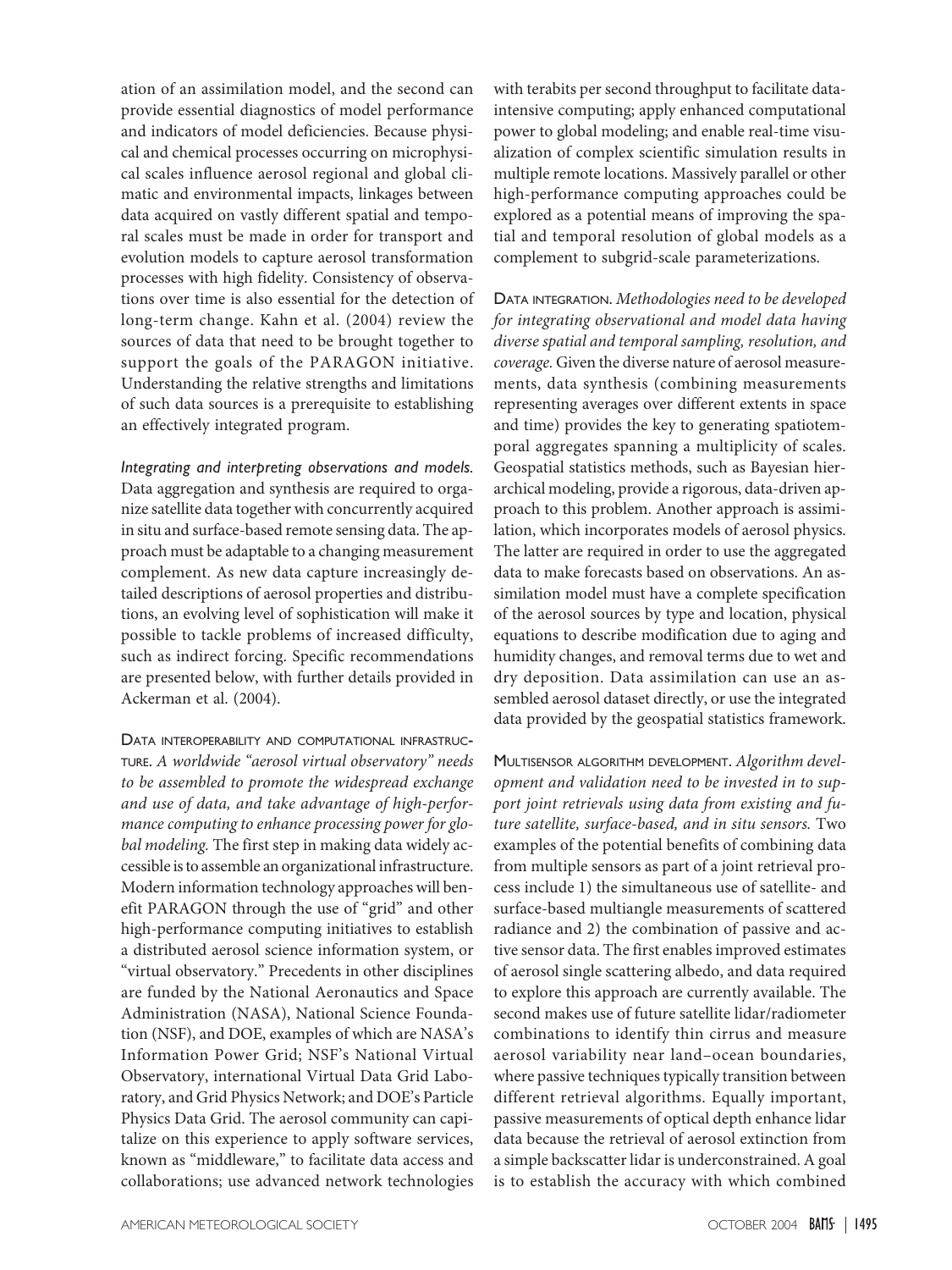active–passive methods can quantify and separate fine- and coarse-mode aerosol extinction, with the higher-level motivation being to assess the degree to which this separation helps constrain anthropogenic fraction.

DATA SUMMARIZATION AND MINING. *Data summarization and mining techniques need to be explored to identify and interpret patterns of aerosol-induced change.* Describing the observed evolution of complex, nonlinear relationships among multiple parameters is critical to climate model improvement and validation. Making sense of the complexity and enormous volume of aerosol data and the diversity of types demands summarization as a practical way to facilitate widescale interpretation and extraction of patterns contained within the data. Efficient interpretation will require modern statistical and data mining techniques. Recent advances in these fields provide templates from which specific methods customized for aerosol science can be derived. Close collaboration between physical scientists, statisticians, and computer scientists is essential.

SYSTEMATIC APPROACHES TO MODEL EVALUATION. *Approaches need to be established to compare chemical transport and radiative model outputs with observations in a systematic way, and rigorous metrics need to be generated for quantifying model and measurement discrepancies or deficiencies.* The lack of integration between models and measurements is one of the main difficulties confronting the aerosol research community. Resolving these discrepancies requires establishing a comparison strategy that can isolate how well each process involved in the life cycle of aerosol layers is modeled. A sorting of air masses by source type potentially provides a way of establishing the spatial and temporal boundaries of the statistical ensembles used for data and model intercomparisons. Capturing the relationships between variables is necessary, and because many variables do not conform to Gaussian distributions, simple means and low-order moments are likely to be inadequate. The machinery of statistical hypothesis testing provides a useful guide to quantifying agreement between observed and modeled data distributions.

*Establishing an accurate, consistent, and cohesive longterm record.* A long-term system of aerosol observation requires sustainable accuracy, consistency, and resources. Continuity needs to be assured through robust calibration, validation, and measurement and model intercomparison programs. Cohesiveness of the complement of measurements is required, such that surface-based, airborne in situ, and satellite sensors observe the same parcels of air on the relevant temporal and spatial scales. Specific recommendations are presented in the following paragraphs, with further details provided in Diner et al. (2004).

CALIBRATION AND VALIDATION. *Research and technologies need to be invested in to improve sensor calibration and to develop systematic methods for validating aerosol optical and microphysical parameters obtained from remote sensing instruments.* An important component of PARAGON is the development and application of techniques for the consistent evaluation of the uncertainties in measured and modeled aerosol properties. Independent observations and analyses for each key climate parameter are essential due to the difficulty of achieving climate quality accuracy with most instruments, the need to verify surprising climate change results, and the large economic and social impacts of climate change. Improvements in calibration accuracy and stability are required broadly across climate instruments. Closure experiments, which seek agreement between measured and calculated aerosol properties, and environmental snapshots from intensive field campaigns, are essential for validating results from instruments with wider areal coverage, and strategies for generating validation data on an ongoing basis need to be developed.

MAINTENANCE AND AUGMENTATION OF SURFACE NETWORKS AND IN SITU MEASUREMENTS ALOFT. *Stable funding needs to be provided for surface-based radiometer, chemical, and lidar networks; coverage needs to be expanded into key undersampled areas; measurement capabilities need to be upgraded; and routine in situ aircraft observations should be established at selected sites, coincident with satellite overpasses.* Accurate, qualityassured point observations of aerosol optical depth are widely available; however, uncertainties of columnintegrated microphysical parameters need to be routinely assessed against in situ observations. Increasing the density of surface stations should be considered in regions of high aerosol burden, high variability of aerosol properties, and over major source regions. Because it is important to sample midocean areas downwind of continental plumes, as well as in pristine areas that can provide useful validation of satellite retrievals, continued seaborne measurements of optical properties are needed. A lidar network with a proper global distribution of stations requires an extension of existing networks into data-sparse regions (e.g., the Southern Hemisphere), a transition to more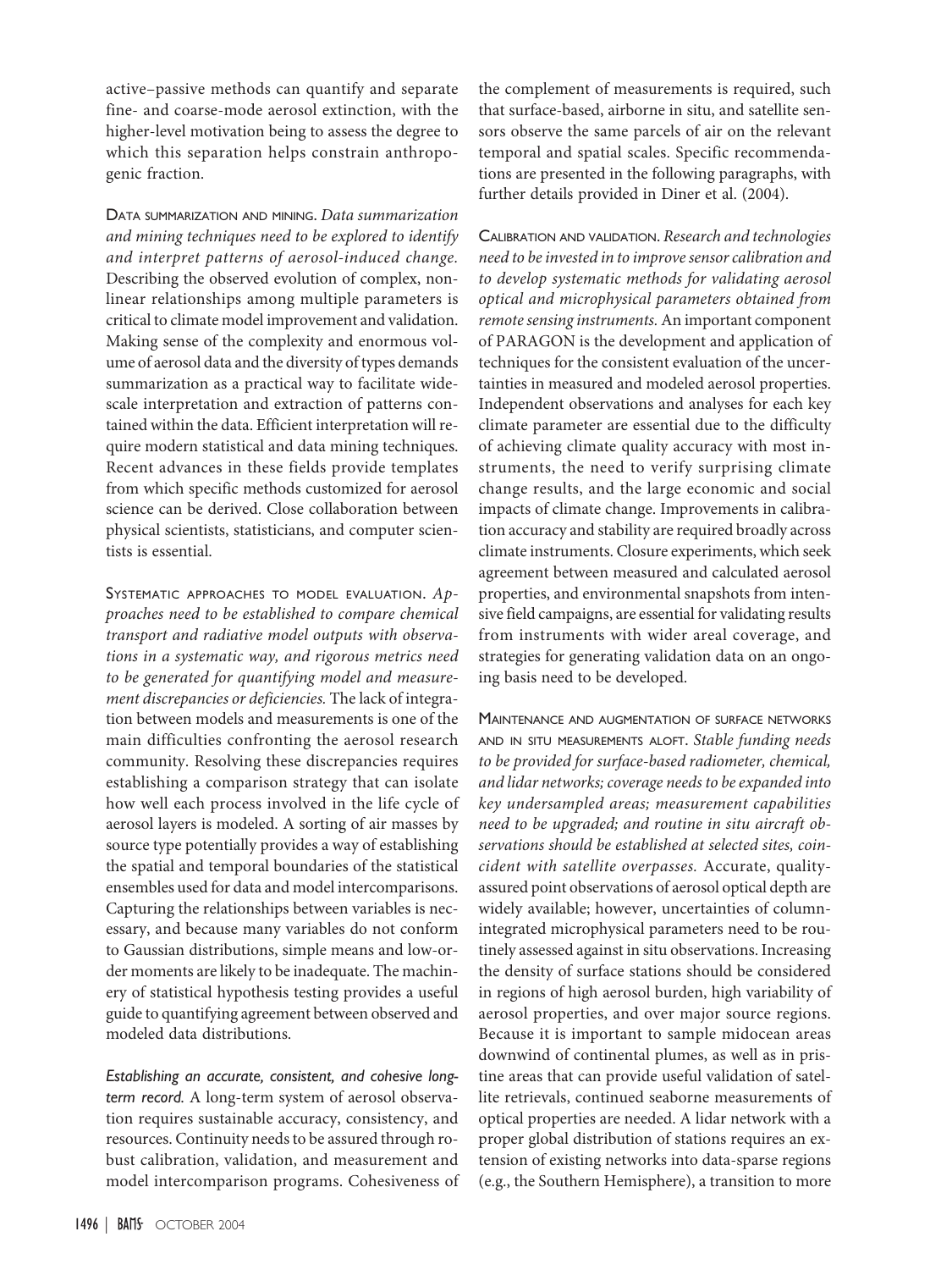homogeneous and more advanced instruments, and the installation of a common data-quality assurance program. Pure backscatter lidars will improve coverage in regions where it is difficult to operate more complex systems. Synergistic networks that combine optical depth, spectral directional sky radiance, microphysical property retrievals, and in situ capabilities need to be expanded. Several enhancements in chemical sampling data are essential to evaluating and improving CTMs. A program of sustained airborne measurements will be particularly helpful in supporting process studies, validation, and demonstrations of coherency between model predictions and remote sensing observations.

REMOTE SENSING TECHNOLOGY ADVANCEMENTS. *Advanced satellite imagers and lidars need to be developed to reduce indeterminacies in aerosol microphysical property retrievals, and the sensitivity of passive methods to height information where active measurements are unavailable needs to be investigated.* Combining multispectral, multiangular, and polarimetric imaging techniques into a unified sensor can minimize uncertainties in column-integrated aerosol properties, owing to each method's unique sensitivities to particle microphysics. Lidars can provide the most accurate measurements of the vertical distribution of aerosol absorption, but the natural variability of tropospheric aerosol makes a pure backscatter lidar approach problematic due to ambiguities in separating backscatter and extinction. High spectral resolution and Raman lidar techniques derive profiles of these two quantities much more directly. The former approach is on a credible technology path toward space-based deployment, and the latter is widely viewed as the best method for the implementation of a ground-based network. Although passive methods of constraining aerosol height (e.g., imaging stereoscopy, multiangle near-UV observations, and oxygen A-band methods) are unlikely to provide the kind of detailed profiles achievable with lidars, they can provide wide spatial coverage much more readily, thus filling in gaps needed to constrain CTMs.

SATELLITE MISSION DESIGN. *A systems approach needs to be adopted for the development of new satellite missions, factoring the integration of satellite measurements, surface and suborbital data, and models explicitly into instrument and mission design.* Orbit selection affects satellite instrument capabilities, such as the sampling frequency of given locations (e.g., surface and in situ instrument emplacements), global coverage time, and synergy between passive and ac-

tive approaches. Because even highly capable imagers cannot provide all the necessary measurements (e.g., details of aerosol chemistry), instrument and mission designs should take into account how they will be used in conjunction with other observational approaches, such as in situ samplers. In addition, because surfacebased lidars offer good temporal coverage, trade-offs in the placement and number of surface sites vis-àvis space-based lidars need to be examined, taking into account what is realistically achievable from space. This systems view requires taking into account how the various elements of a global observing network are to be designed and situated, and demands a level of coordination and planning that currently does not exist.

**CONCLUSIONS.** The PARAGON concept is designed to dramatically improve our understanding of the climate system's sensitivity to aerosols by revolutionizing the integration and coordination of aerosol research. Two principal points are highlighted, namely, that it is essential to 1) establish the means to evaluate and combine disparate data sources for maximum scientific benefit, and 2) establish a sustained, cohesive, and validated system to facilitate the transformation of information into knowledge. Four technical and practical challenges, and nine recommendations to address them, have been identified and are described in greater detail in the accompanying papers. A mapping between the challenges and recommendations is summarized in Table 1. Our conclusions are intended to provide guidance for agencies that sponsor research, instrument development and deployment, and modeling. They are also intended to stimulate focus upon specific issues requiring detailed follow-up in order to implement the PARAGON recommendations (see the sidebar, "Questions to stimulate further study"). Pathways to resolving many of these questions are suggested in this series of papers.

Achieving the PARAGON vision requires the establishment of multidisciplinary, interagency, and international partnerships in order to advance our fundamental scientific understanding of aerosol patterns and processes. The concept involves a marriage of aerosol observations with assimilation and chemical transport modeling, information technology, geospatial statistics, and data mining research. An initiative of this breadth is necessary for establishing the quantitative role of aerosols in the earth system. If this role is as significant as some studies suggest, then this initiative will also be required to produce the technical basis for assessing the impact of regulatory choices on aerosol formation and concentrations. Without it, the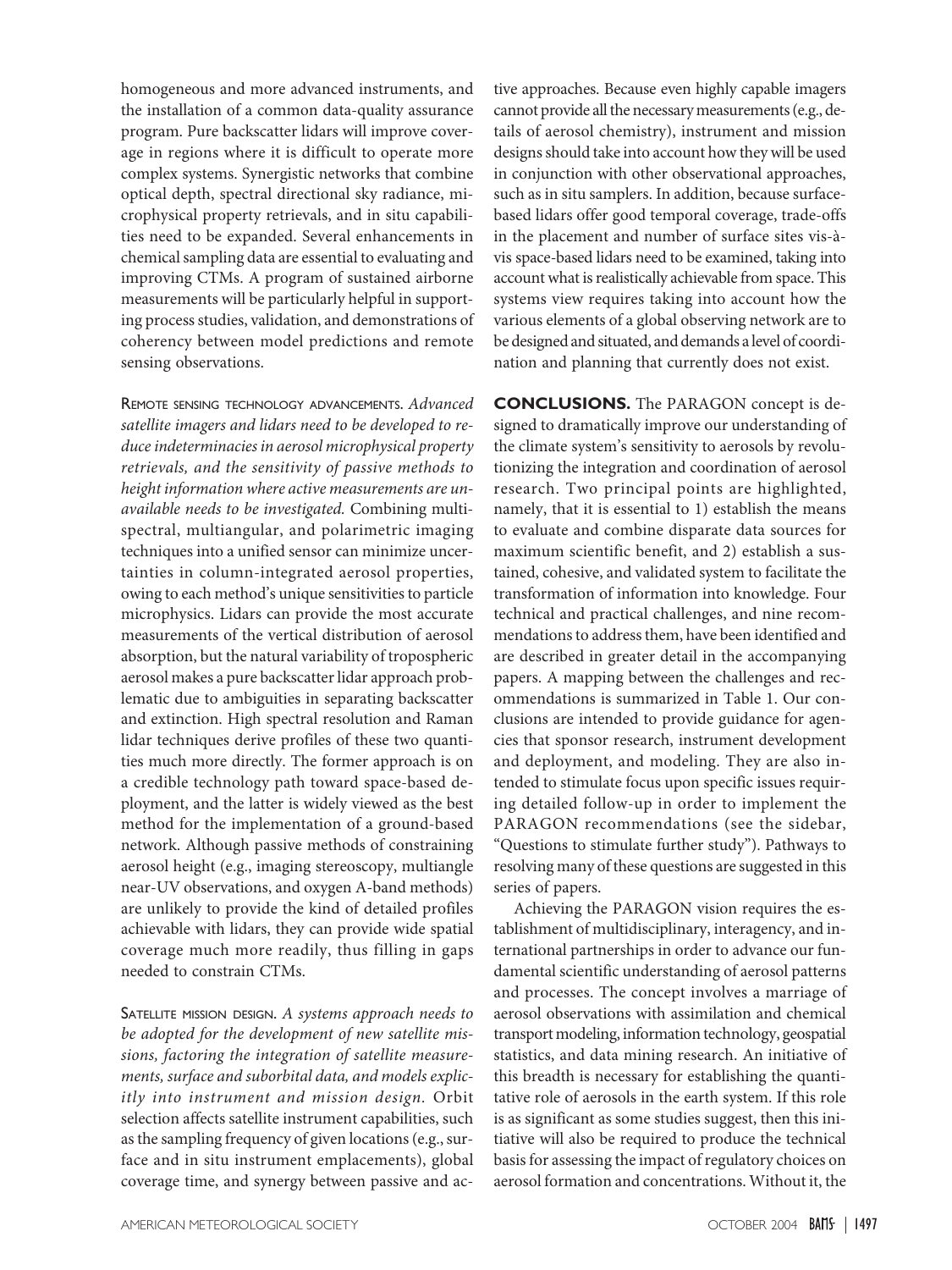**TABLE 1. The mapping of the recommendations to the challenges.**

|                                                        | Challenge area |                                    |                                  |                                            |
|--------------------------------------------------------|----------------|------------------------------------|----------------------------------|--------------------------------------------|
| Subject of<br>recommendation                           | Data diversity | Data quality<br><b>limitations</b> | Aerosol mesoscale<br>variability | <b>Cloud ubiquity</b><br>and heterogeneity |
| Data interoperability/<br>computational infrastructure |                |                                    |                                  |                                            |
| Data integration                                       |                |                                    |                                  |                                            |
| Algorithm development                                  |                |                                    |                                  |                                            |
| Summarization/mining                                   |                |                                    |                                  |                                            |
| Model evaluation                                       |                |                                    |                                  |                                            |
| Calibration/validation                                 |                |                                    |                                  |                                            |
| Surface and in situ measurements                       |                |                                    |                                  |                                            |
| Remote sensing technology                              |                |                                    |                                  |                                            |
| Spacecraft mission design                              |                |                                    |                                  |                                            |

scientific and policy communities will continue to struggle with understanding the full impact of complex aerosol processes on global and regional climate change and air quality.

**ACKNOWLEDGMENTS.** Support from the National Aeronautics and Space Administration, the National Oceanic and Atmospheric Administration, the National Science Foundation, and the U.S. Department of Energy is gratefully acknowledged. The research of D. J. Diner, A. J. Braverman, R. Davies, R. A. Kahn, J. V. Martonchik, and R. T. Menzies was conducted at the Jet Propulsion Laboratory, California Institute of Technology, under contract with NASA. The research of T. P. Ackerman was conducted at the Pacific Northwest National Laboratory under contract with JPL. T. L. Anderson and R. J. Charlson acknowledge support from the National Science Foundation (Grant ATM-0138250). The research work of O. Torres was funded by NASA, and conducted at the Joint Center for Earth Systems Technology, University of Maryland, Baltimore County.

#### **APPENDIX: DEFINITIONS OF FREQUENTLY USED TERMS.**

**Active remote sensing:** A technique for probing a target from a distance by illuminating it with a generated electromagnetic signal (such as a laser pulse or microwave beam), and measuring the returned signal.

**Aerosols:** Airborne solid or liquid particles, typically in the size range of 0.001-10 μm in radius. Anthropogenic aerosols are those arising from human activities.

**Aerosol direct radiative forcing:** The portion of the global radiation budget attributable to scattering and absorption by both natural and anthropogenic aerosol particles.

**Aerosol indirect radiative forcing:** The portion of the global radiation budget attributable to the effects of aerosols on the radiative properties of clouds, on cloud lifetimes, and on cloud amounts.

**Aerosol optical depth:** A measure of aerosol amount, formally the light extinction produced by aerosol scattering and absorption along a vertical path, numerically equal to the negative logarithm of the directbeam transmittance vertically through an atmospheric column.

**Data assimilation:** The process of controlling the evolution of a modeled system by incorporating observational data to continuously update the initial conditions of the model equations.

**Chemical transport model:** A computer model describing the transport and transformation of atmospheric gases and aerosol particles based upon prescribed meteorological fields, source inventories, and representations of chemical and physical processes.

**Cloud condensation nuclei:** Aerosol particles that act as seeds for the formation of clouds through the condensation of water molecules onto their surfaces.

**Data interoperability:** The ability to process and exchange data from multiple platforms collected at disparate spatial and temporal scales.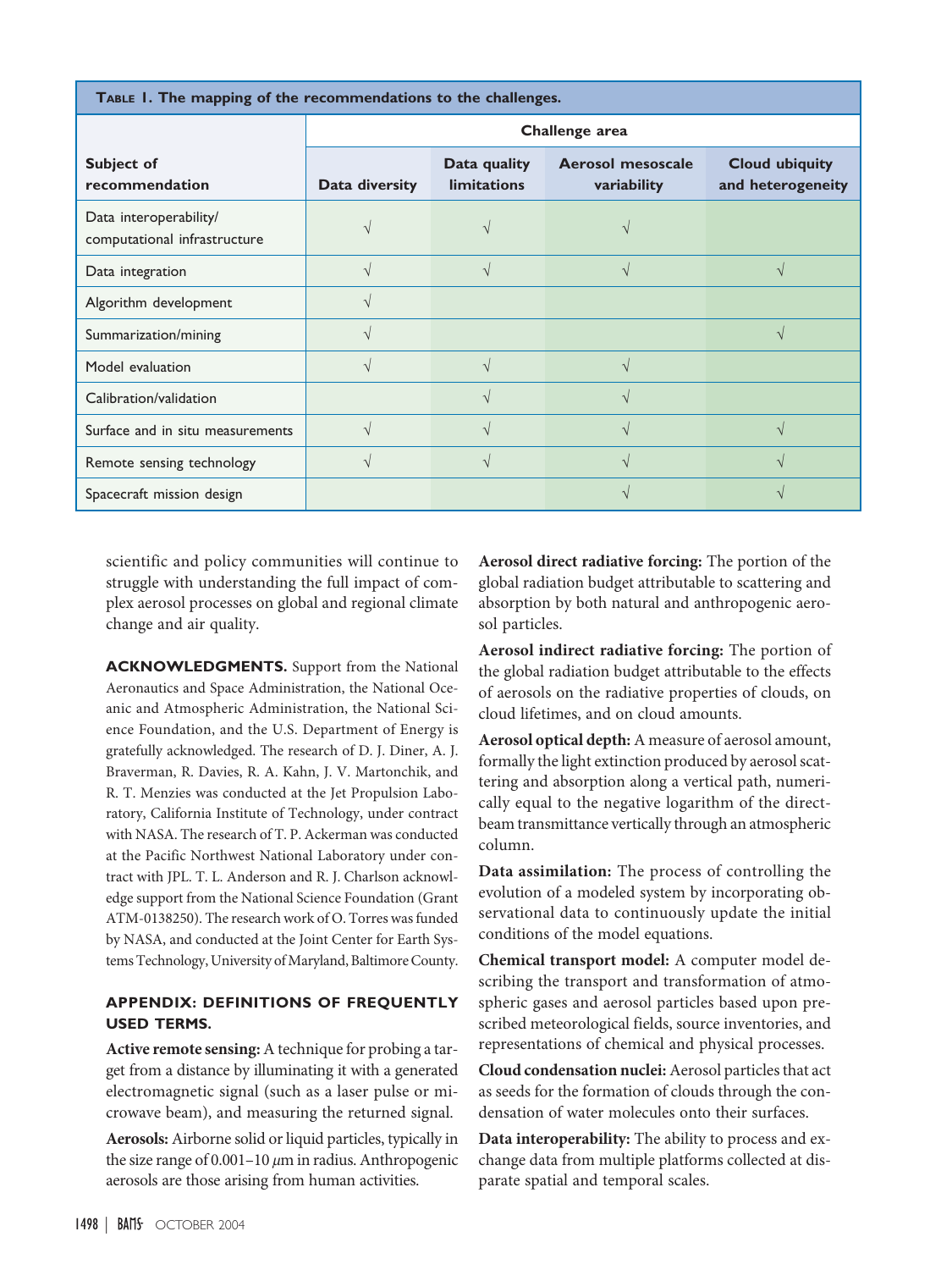#### **QUESTIONS TO STIMULATE FURTHER STUDY**

**Data interoperability and computational infrastructure: How can advances in information technologies be exploited to create an aerosol "virtual observatory?" What standards need to be established? Can enhanced computational power improve the spatial and temporal resolution of global models?**

**Data integration: What methodologies are needed to routinely merge in situ aircraft data with spaceborne and surface-based radiometers and lidars? How can geospatial statistics, assimilation, and transport model approaches be used synergistically? Is it feasible to use such approaches to merge data acquired with different spatial and temporal sampling? How should conflicting data be dealt with? What are the most effective methods of incorporating subgrid-scale information into global models?**

**Multisensor algorithm development: What algorithmic improvements can significantly enhance the scientific return from existing sensors by combining their data together into joint retrievals? What are the limits of current observations in constraining global aerosol optical depth and its anthropogenic fraction, and can combinations of approaches reduce uncertainties? What observational gaps remain even when current capabilities are combined?**

**Data summarization and mining: What are the most effective strategies for mining multivariate datasets, such as joint aerosol and cloud distributions and microphysical properties? Are there sufficient correlations within airmass types to enable the use of classification methods to map them? How can new data mining methods, such as modern approaches to supervised and unsupervised learning, be used to identify and characterize patterns in the data?**

**Systematic approaches to model evaluation: How do we develop a model-testing environment that goes beyond simple comparisons of monthly mean properties from model/data and evaluates joint distributions of variables within large ensembles sorted by aerosol source region and/or aerosol type? Can data mining be used to establish the spatial and temporal boundaries of such ensembles? What criteria should be used to judge whether observed and modeled data agree or disagree?**

**Calibration and validation: How can calibration accuracies of spaceborne remote sensing imagers be improved? What standards need to be established so that instrument and model differences can be resolved, and continuity achieved, as sensor technology and computational capabilities evolve? What standards can be established to enable quantitative evaluation of high-level products derived from remote sensing?**

**Maintenance and augmentation of surface networks and in situ measurements aloft: What essential aerosol measurements are missing from current observations, and what priority should be assigned to acquiring them? What steps need to be taken to maintain and upgrade existing networks? What are the trade-offs in number and placement of an expanded complement of instruments? Where are the optimal locations to routinely deploy aircraft for atmospheric in situ vertical profiling? Where are the most critical undersampled locations? Can a routine network of mobile, oceanic radiometers be established? What other mobile platforms might be considered over land and ocean?**

**Remote sensing technology advancements: What are the technical and cost trade-offs between an expanded surface lidar network and lidars in space? Can techniques such as stereoscopy, multiangle UV sounding, oxygen A-band spectroscopy, or other passive techniques for determining aerosol height information be of quantitative value in the absence of satellite or surface lidar data? How can these approaches best complement one another? What technology demonstration experiments (e.g., from satellite, aircraft, and ground-based sensors, or by developing new aircraft sensors) need to be performed to achieve verifiable accuracy gains in the retrieval of optical depth and single scattering albedo? How do we judge the value of, for example, doubling the accuracy in optical depth versus doubling the accuracy of particle size or single scattering albedo?**

**Satellite mission design: What are the performance and cost trade-offs in choices of orbit altitudes, equator-crossing times, and numbers of platforms; and how will their results augment and complement suborbital and surface strategies? What rigorous, quantitative metrics can be established in order to provide instrument designers with spatial coverage and revisit frequency requirements? How do cloud and aerosol missions need to complement one another, and surface-based and airborne measurements, to deal with indirect forcing?**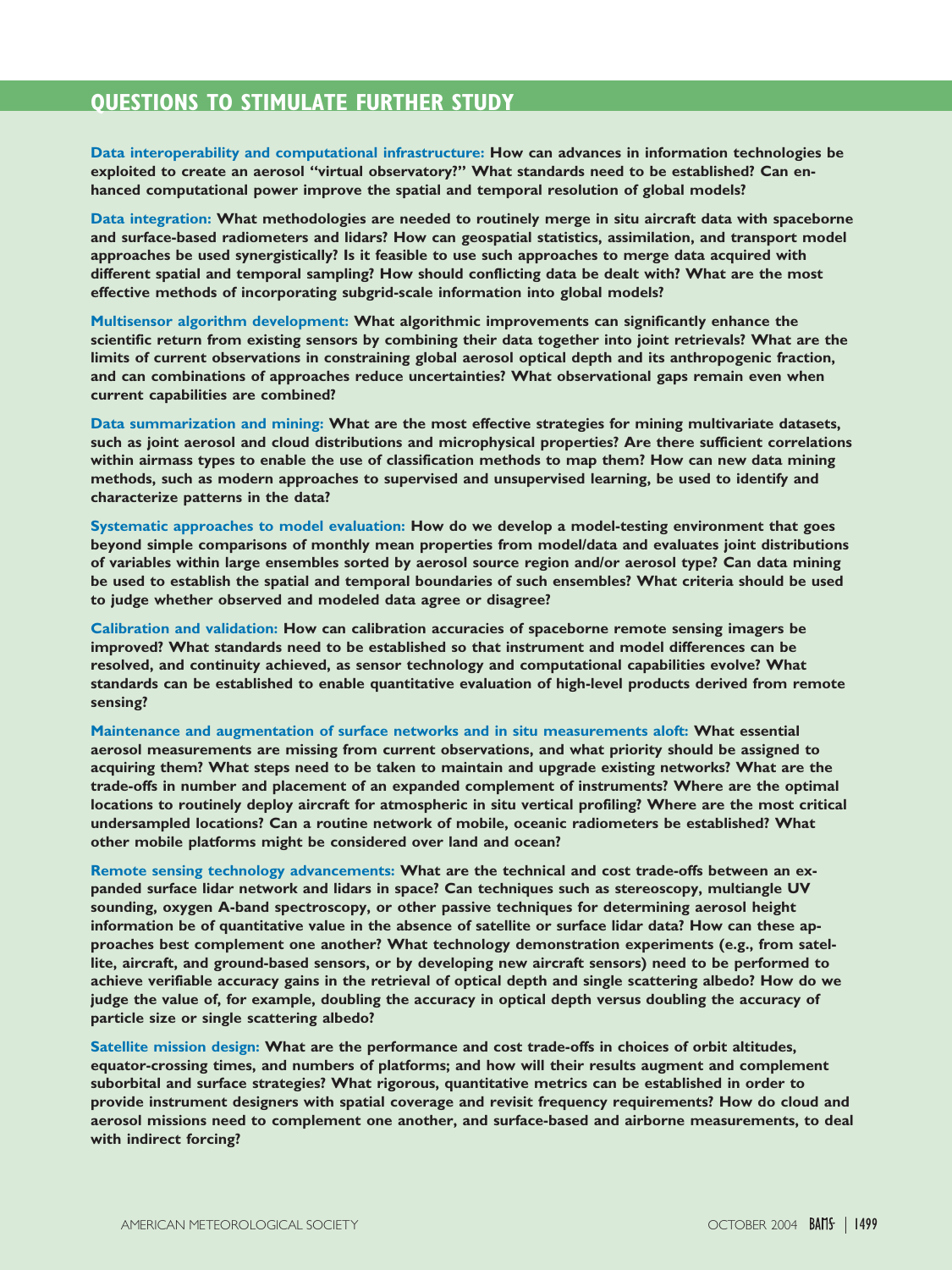**Extensive aerosol properties:** Quantities that are functions of particle amount, such as aerosol concentration or optical depth.

**Extinction:** The removal of electromagnetic radiation from a propagating beam, through both absorption and scattering.

**General circulation model:** A computer model describing the evolution of climate variables, such as temperature and precipitation, driven by physical equations describing the exchange of energy and water between the ocean, land surface, and atmosphere. These models usually aim to conserve energy, momentum, and mass on a rotating sphere.

**Geospatial statistics:** A discipline dealing with the statistical behavior of geographically referenced data.

**Grid computing:** An architecture where computations are performed on geographically distributed machines, and data are transferred over high-speed networks.

**Intensive aerosol properties:** Quantities that are independent of aerosol amount, such as particle shape or refractive index.

**Mesoscale:** A spatial scale from tens to hundreds of kilometers.

**Middleware:** Software services that mediate data access and exchange between archives and users.

**Passive remote sensing:** A technique for probing a target from a distance by observing reflected sunlight or radiation emitted by the target in any part of the electromagnetic spectrum.

**Refractive index:** A complex (real and imaginary) parameter describing the propagation of light in a medium, for example, an aerosol particle. Its real part is the ratio of the speed of light in a vacuum to the speed within the medium; its imaginary part is related to the absorptivity of the medium.

**Scattering phase function:** The probability per unit solid angle that a particle scatters a photon into a particular direction relative to the direction of the incident beam.

**Single scattering albedo:** Given an interaction between a photon and an aerosol particle, the probability that the photon is scattered into some direction, rather than absorbed.

**Supersaturation:** An atmospheric condition where the relative humidity exceeds 100%.

**Validation:** The process of establishing the accuracy of a retrieved quantity through a comparison with independent measurements having known uncertainties.

#### **REFERENCES**

- Ackerman, T. P., and Coauthors, 2004: Integrating and interpreting aerosol observations and models within the PARAGON framework. *Bull. Amer. Meteor. Soc.,* **85,** 1523–1533.
- Baltensperger, U., and Coauthors, 2003: WMO/GAW aerosol measurement procedures: Guidelines and recommendations. WMO Tech. Doc. 1178, 72 pp.
- Charlson, R. J., 2001: Extending atmospheric aerosol measurements to the global scale. *IGAC Newsl.,* 25, International Global Atmospheric Chemistry Project, 11–14.
- Demerjian, K. L., 2000: A review of national monitoring networks in North America. *Atmos. Environ.,* **34**, 1861–1884.
- Diner, D. J., and Coauthors, 2004: Using the PARAGON framework to establish an accurate, consistent, and cohesive long-term aerosol record. *Bull. Amer. Meteor. Soc.,* **85,** 1535–1548.
- DOE, 2001: Tropospheric Aerosol Program—Program plan. U.S. Department of Energy Rep. DOE/SC-0034, 98 pp.
- Duce, R. A., and Coauthors, 1993: *Protecting Visibility in National Parks and Wilderness Areas.* National Academy Press, 316 pp.
- Heintzenberg, J., H.-F. Graf, R. J. Charlson, and P. Warneck, 1996: Climate forcing and the physicochemical life cycle of the atmospheric aerosol—Why do we need an integrated, interdisciplinary global research programme? *Beitr. Phys. Atmos.,* **69**, 261– 271.
- Kahn, R. A., and Coauthors, 2004: Aerosol data sources and their roles within PARAGON. *Bull. Amer. Meteor. Soc.,* **85,** 1511–1522.
- Kaufman, Y. J., and T. Nakajima, 1993: Effect of Amazon smoke on cloud microphysics and albedo— Analysis from satellite imagery. *J. Appl. Meteor.,* **32**, 729–744.
- Mahoney, J. R., and Coauthors, 2003: The U.S. Climate Change Program: Vision for the program and highlights of the scientific strategic plan. Climate Change Science Program and the Subcommittee on Global Change Research Rep., 41 pp. [Available online at www.climatescience.gov/Library/stratplan2003/vision/ccsp-vision.pdf.]
- Molina, M. M., and Coauthors, 2001: *Global Air Quality: An Imperative for Long-Term Observational Strategies.* National Research Council, 51 pp.
- Penner, J. E., and Coauthors, 1994: Quantifying and minimizing uncertainty of climate forcing by anthropogenic aerosols. *Bull. Amer. Meteor. Soc.,* **75**, 375– 400.